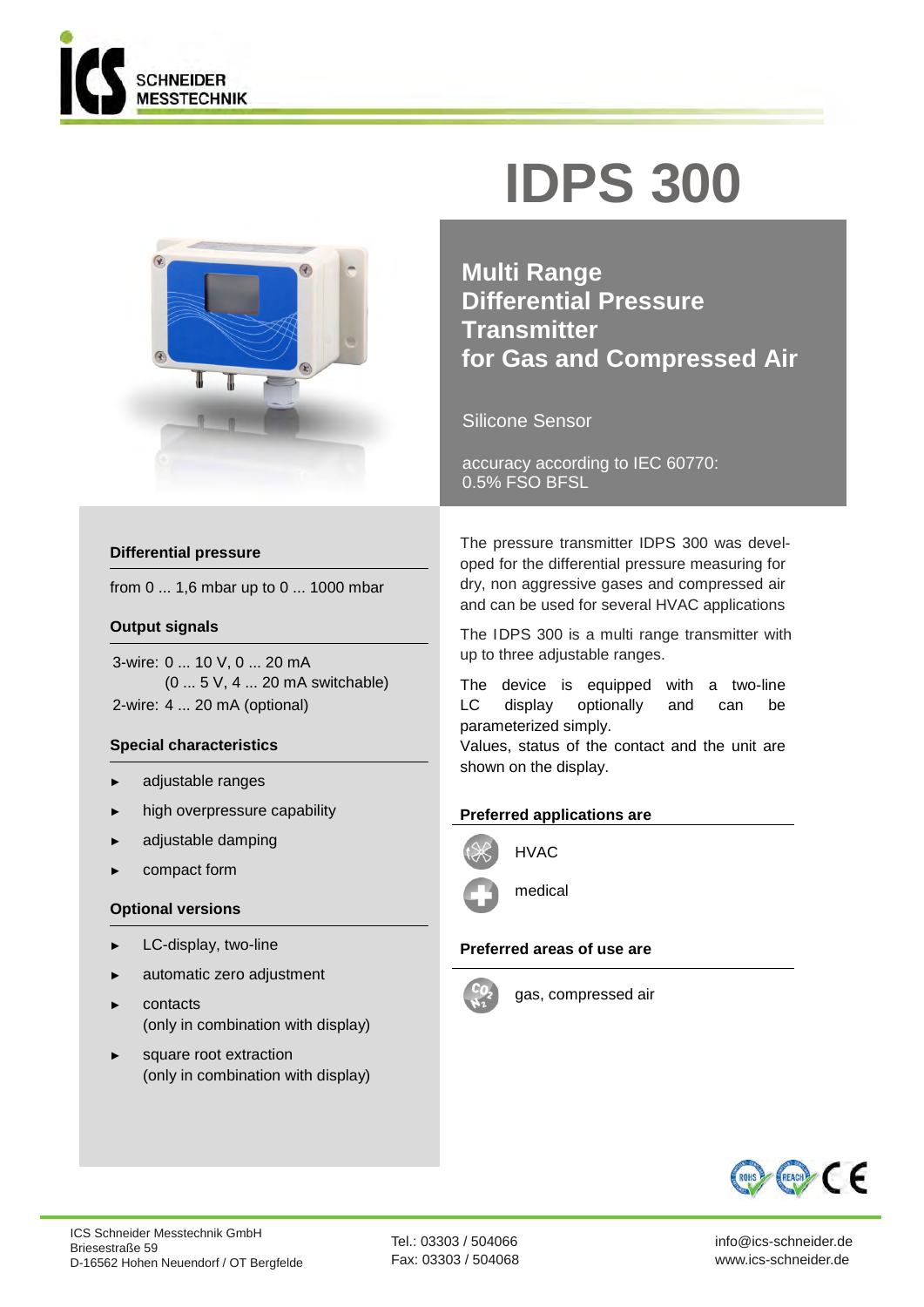

| Input pressure range                                                                                    |                                                                                                                                                                          |     |     |                                |           |      |  |  |  |  |  |
|---------------------------------------------------------------------------------------------------------|--------------------------------------------------------------------------------------------------------------------------------------------------------------------------|-----|-----|--------------------------------|-----------|------|--|--|--|--|--|
| Nominal pressure P <sub>N</sub><br>[mbar]                                                               |                                                                                                                                                                          |     |     |                                |           |      |  |  |  |  |  |
| (differential, gauge pressure)                                                                          | 1,6                                                                                                                                                                      | 4   | 10  | 40<br>25                       | 250       | 1000 |  |  |  |  |  |
| Adjustable to<br>$P_N$ [mbar]                                                                           | 1,0                                                                                                                                                                      | 2,5 | 6   | 60 / 160                       | 400 / 600 |      |  |  |  |  |  |
| Nominal pressure P <sub>N</sub> symmetric                                                               | ±1.6                                                                                                                                                                     | ±4  | ±10 | ±250                           | ±1000     |      |  |  |  |  |  |
| (differential pressure)<br>[mbar]                                                                       | 200                                                                                                                                                                      | 200 | 200 | 345                            | 1000      | 3000 |  |  |  |  |  |
| Max. static pressure<br>[mbar]                                                                          |                                                                                                                                                                          |     |     |                                |           |      |  |  |  |  |  |
| <b>Output signal / Supply</b>                                                                           |                                                                                                                                                                          |     |     |                                |           |      |  |  |  |  |  |
| Standard                                                                                                | 010V<br>$020$ mA<br>$V_s = 1932 V_{DC}$<br>3-wire:<br>$\sqrt{2}$                                                                                                         |     |     |                                |           |      |  |  |  |  |  |
|                                                                                                         | 05V<br>4  20 mA<br>switchable on:<br>$\sqrt{2}$<br>$V_s = 24  32 V_{DC}$<br>with automatic zero adjustment:                                                              |     |     |                                |           |      |  |  |  |  |  |
| Option                                                                                                  | 4  20 mA<br>$V_s = 11  32 V_{DC}$<br>2-wire:                                                                                                                             |     |     |                                |           |      |  |  |  |  |  |
|                                                                                                         | with automatic zero adjustment:<br>$V_S = 24  32 V_{DC}$                                                                                                                 |     |     |                                |           |      |  |  |  |  |  |
| Performance                                                                                             |                                                                                                                                                                          |     |     |                                |           |      |  |  |  |  |  |
| Accuracy                                                                                                | for $P_N \ge 6$ mbar: $\le \pm 0.5\%$ FSO BFSL<br>for $P_N$ < 6 mbar: $\leq \pm 1\%$ FSO BFSL                                                                            |     |     |                                |           |      |  |  |  |  |  |
| Permissible load                                                                                        | voltage 3-wire:<br>$R_{min} = 10 k\Omega$<br>current 3-wire:<br>$330 \Omega$                                                                                             |     |     |                                |           |      |  |  |  |  |  |
|                                                                                                         | current 2-wire:<br>$R_{\text{max}} = [(V_{\text{S}} - V_{\text{S min}}) / 0.02 \text{ A}] \Omega$                                                                        |     |     |                                |           |      |  |  |  |  |  |
| Influence effects                                                                                       | 0.05 % FSO / 10 V<br>load:<br>$0.05\%$ FSO / kΩ<br>supply:                                                                                                               |     |     |                                |           |      |  |  |  |  |  |
| Response time T <sub>90</sub>                                                                           | < 100 ms; adjustable by potentiometer in the range of 0 msec up to 5000 msec                                                                                             |     |     |                                |           |      |  |  |  |  |  |
| Turn on time                                                                                            | 500 ms                                                                                                                                                                   |     |     |                                |           |      |  |  |  |  |  |
| Long term stability                                                                                     | $\leq \pm 0.5\%$ FSO / year at reference conditions, for P <sub>N</sub> < 6 mbar<br>$\leq \pm$ 0,2% FSO / year at reference conditions, for P <sub>N</sub> $\geq$ 6 mbar |     |     |                                |           |      |  |  |  |  |  |
| 12,5 Hz<br>Measuring rate                                                                               |                                                                                                                                                                          |     |     |                                |           |      |  |  |  |  |  |
| <b>Contact (optional)</b>                                                                               |                                                                                                                                                                          |     |     |                                |           |      |  |  |  |  |  |
|                                                                                                         | 3-wire version                                                                                                                                                           |     |     | 2-wire version (optional)      |           |      |  |  |  |  |  |
| Number, form                                                                                            | 2 x relay-output (NO/NC)                                                                                                                                                 |     |     | 2 x PNP-open-collector-contact |           |      |  |  |  |  |  |
| switching current                                                                                       | max. 2 A<br>max. 125 mA resistant; short-circuit-proof                                                                                                                   |     |     |                                |           |      |  |  |  |  |  |
| switching voltage                                                                                       | max. 220 V <sub>DC</sub> ; max. 250 V <sub>AC</sub>                                                                                                                      |     |     |                                |           |      |  |  |  |  |  |
| switching capacity                                                                                      | max. 60 W                                                                                                                                                                |     |     |                                |           |      |  |  |  |  |  |
| Accuracy of switching points                                                                            | $\leq$ ± 2 % FSO                                                                                                                                                         |     |     | $\leq$ ± 2 % FSO               |           |      |  |  |  |  |  |
| Accuracy of repeatability                                                                               | $\leq \pm 0.5$ % FSO<br>$\leq \pm 0.5$ % FSO                                                                                                                             |     |     |                                |           |      |  |  |  |  |  |
| Switching frequency                                                                                     | 5 Hz                                                                                                                                                                     |     |     | 5 Hz                           |           |      |  |  |  |  |  |
| Switching cycles                                                                                        | $< 100 \times 10^{6}$                                                                                                                                                    |     |     | $< 100 \times 10^6$            |           |      |  |  |  |  |  |
| Thermal effects / Permissible temperatures                                                              |                                                                                                                                                                          |     |     |                                |           |      |  |  |  |  |  |
| Thermal error (offset and span)                                                                         | ≤ ± 0.5 % FSO / 10 K (typ.) for $P_N$ < 6 mbar<br>$\leq \pm 0.3$ % FSO / 10 K (typ.) for P <sub>N</sub> $\geq 6$ mbar                                                    |     |     |                                |           |      |  |  |  |  |  |
| in compensated range                                                                                    | 050 °C                                                                                                                                                                   |     |     |                                |           |      |  |  |  |  |  |
| Permissible temperatures<br>medium: 0  50°C<br>electronics / environment: 0  50°C<br>storage: -10  70°C |                                                                                                                                                                          |     |     |                                |           |      |  |  |  |  |  |
| <b>Electrical protection</b>                                                                            |                                                                                                                                                                          |     |     |                                |           |      |  |  |  |  |  |
| Short-circuit protection<br>Reverse polarity protection                                                 | permanent                                                                                                                                                                |     |     |                                |           |      |  |  |  |  |  |
|                                                                                                         | no damage, but also no function<br>EMC directive: 2014/30/EU                                                                                                             |     |     |                                |           |      |  |  |  |  |  |
| Electromagnetic protection                                                                              | emission and immunity according to EN 61326                                                                                                                              |     |     |                                |           |      |  |  |  |  |  |
| <b>Materials</b>                                                                                        |                                                                                                                                                                          |     |     |                                |           |      |  |  |  |  |  |
| Pressure port                                                                                           | brass nickel plated                                                                                                                                                      |     |     |                                |           |      |  |  |  |  |  |
| Housing                                                                                                 | <b>ABS</b>                                                                                                                                                               |     |     |                                |           |      |  |  |  |  |  |
| Sensor                                                                                                  | Ceramic, silicone, epoxy, RTV                                                                                                                                            |     |     |                                |           |      |  |  |  |  |  |
| Media wetted parts                                                                                      | pressure port, PVC / silicon tube, sensor                                                                                                                                |     |     |                                |           |      |  |  |  |  |  |
| Display (optional)                                                                                      |                                                                                                                                                                          |     |     |                                |           |      |  |  |  |  |  |
| Performance<br>two-line LC-Display, visible range 32.5 x 22.5 mm; 5-digit 7-segment-main display,       |                                                                                                                                                                          |     |     |                                |           |      |  |  |  |  |  |
|                                                                                                         | digit size 8 mm, range of indication: ±9999; 8-digit 14-segment-additional display,<br>digit size 5 mm; 52-segment-bargraph; accuracy: 0,1% ±1 digit                     |     |     |                                |           |      |  |  |  |  |  |
| Functions                                                                                               | parameterisation of contacts                                                                                                                                             |     |     |                                |           |      |  |  |  |  |  |
|                                                                                                         | selection of units<br>$\blacksquare$                                                                                                                                     |     |     |                                |           |      |  |  |  |  |  |
|                                                                                                         | selection of signal (linear, square root extraction)                                                                                                                     |     |     |                                |           |      |  |  |  |  |  |
|                                                                                                         | cut-off-function (only with square root extraction)<br>min- / max-value                                                                                                  |     |     |                                |           |      |  |  |  |  |  |
|                                                                                                         | re calibration                                                                                                                                                           |     |     |                                |           |      |  |  |  |  |  |
|                                                                                                         | autozeroing                                                                                                                                                              |     |     |                                |           |      |  |  |  |  |  |
|                                                                                                         | factory setting                                                                                                                                                          |     |     |                                |           |      |  |  |  |  |  |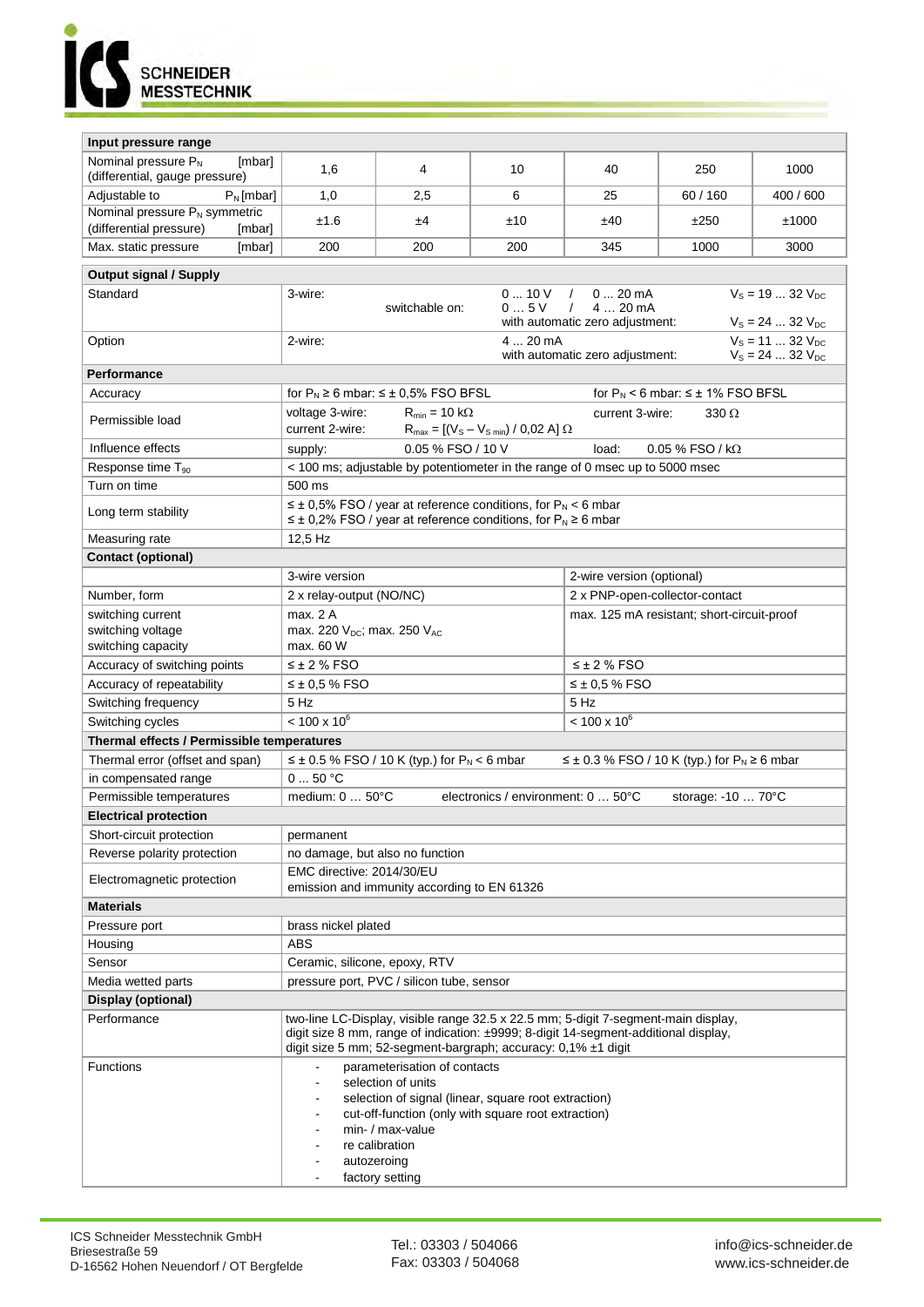



ICS Schneider Messtechnik GmbH Briesestraße 59 D-16562 Hohen Neuendorf / OT Bergfelde

Tel.: 03303 / 504066 Fax: 03303 / 504068 info@ics-schneider.de www.ics-schneider.de